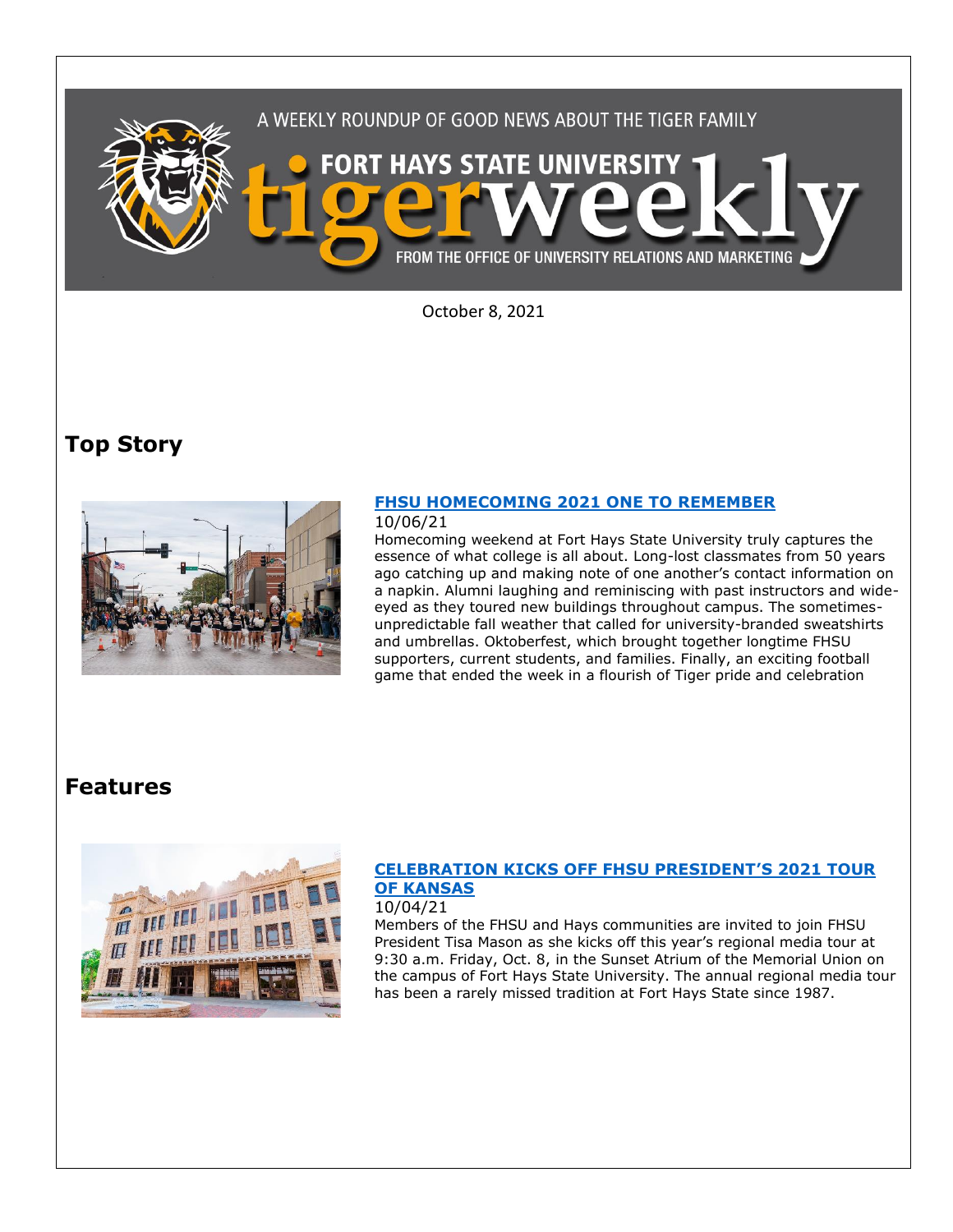# **Accomplishments and Happenings**



## **[FREE HERNDON CLINIC SCREENINGS FROM FORT HAYS](https://www.fhsu.edu/news/2021/10/free-herndon-clinic-screenings-from-fort-hays-state-to-be-provided-in-sharon-springs)  [STATE TO BE PROVIDED IN SHARON SPRINGS](https://www.fhsu.edu/news/2021/10/free-herndon-clinic-screenings-from-fort-hays-state-to-be-provided-in-sharon-springs)**

10/06/21

The first free hearing screening of the semester done by Fort Hays State University graduate students will be offered in Sharon Springs on Friday Oct. 15th from 9:00 a.m. to 1:00 p.m. at the Sharon Springs United Methodist Church.



# **[NEXT FHSU SCIENCE CAFÉ](https://www.fhsu.edu/news/2021/10/next-fhsu-science-cafe-set-for-oct.-11) SET FOR OCT. 11**

10/06/21

Since 2008, Fort Hays State University has hosted free monthly presentations to share science with the public. The next program of the Science Café, sponsored by FHSU's Science and Mathematics Education Institute (SMEI), is 7 p.m. Monday, Oct. 11.





#### **FORT HAYS [STATE UNIVERSITY AND STRAIGHTERLINE](https://www.fhsu.edu/news/2021/10/fort-hays-state-university-and-straighterline-join-forces-to-help-stop-out-students)  [JOIN FORCES TO HELP STOP-OUT STUDENTS](https://www.fhsu.edu/news/2021/10/fort-hays-state-university-and-straighterline-join-forces-to-help-stop-out-students)**  10/04/21

Fort Hays State University (FHSU), a regional comprehensive public university in Hays, Kansas today announced a new pathway for students who had to take a break from their education to return to FHSU to complete their degree. In collaboration with StraighterLine, the new Fort Hays State Academy offers low-cost, competency-based online education courses that provide students a flexible way to restart their degree program.

#### **["OUT OF THIS WOR](https://www.fhsu.edu/news/2021/10/out-of-this-world-with-the-kansas-wetlands-education-center-and-fhsu-astronomy-club)LD" WITH THE KANSAS WETLANDS [EDUCATION CENTER AND FHSU](https://www.fhsu.edu/news/2021/10/out-of-this-world-with-the-kansas-wetlands-education-center-and-fhsu-astronomy-club) ASTRONOMY CLUB** 10/04/21

Spend a fall evening gazing at the stars with the Fort Hays State University Astronomy Club led by Dr. Jack Maseberg and Dr. Paul Adams. The Kansas Wetlands Education Center will host the star gazing workshop from 8:30 p.m. to 10:30 p.m. Friday, Oct. 8.

# **Good News**



## **"A LONG AND TRYING JOURNEY": THE ARIZONA TERRITORIAL GOVERNOR'S PARTY ON THE SANTE FE TRAIL, 1863**

### Spring 2021

Dr. Juti Winchester's article was published in Kansas History: a Journal of the Central Plains. "The story is part comedy-of-errors and part adventure, with an element of mystery involved, all taking place in the middle of the American Civil War."